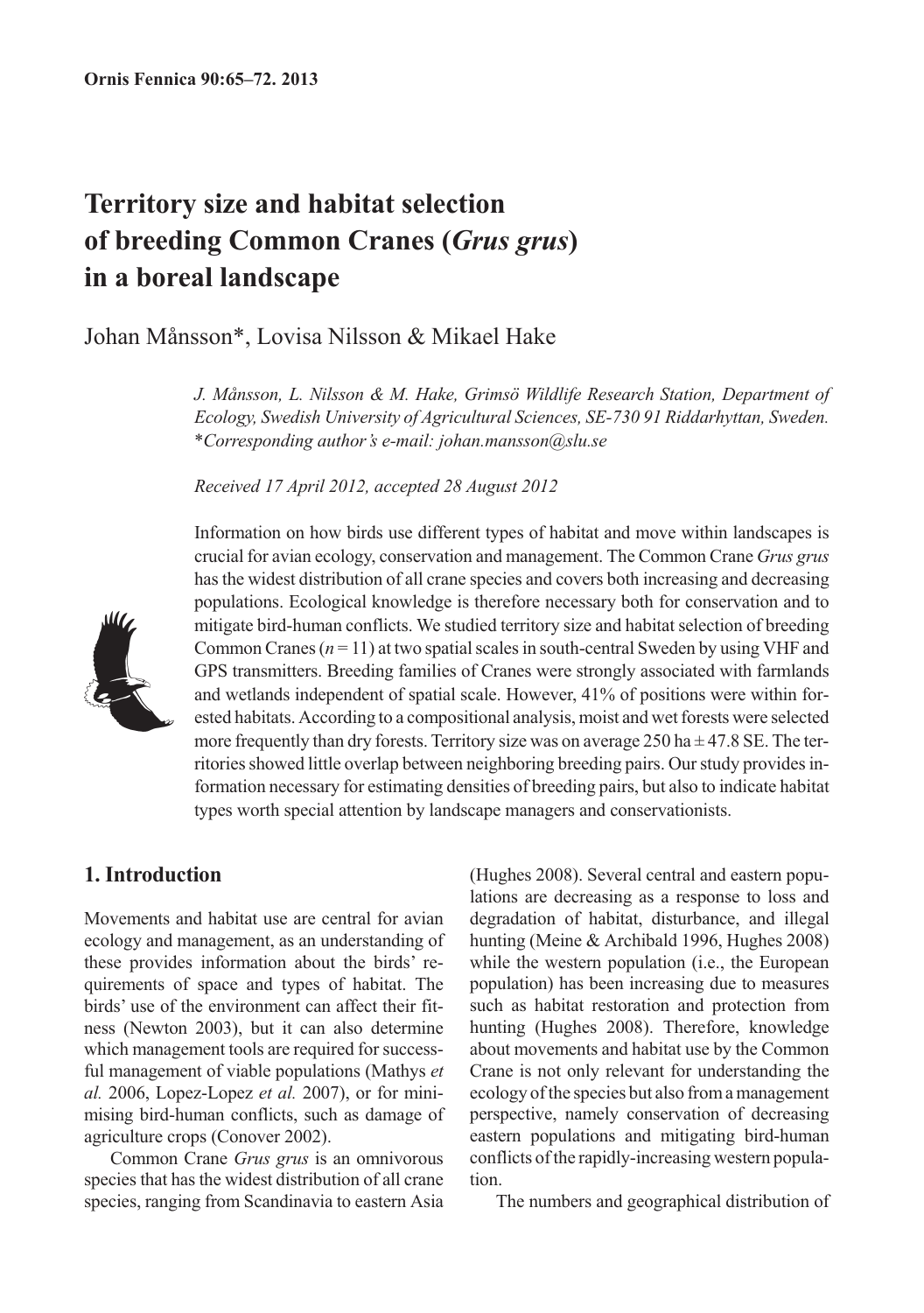Common Cranes have increased remarkably in Europe since the 1980s (Sanchez Guzman *et al.* 1998, Vegvari & Tar 2002, Lundin 2005). Some decades ago, breeding Cranes occurred in relatively low numbers mainly at mires and wetlands in forest-dominated areas (Leito *et al.* 2003). As in other parts of Europe, surveys in Sweden have revealed that the national population has increased, and that the breeding-season numbers have doubled during the last 20 years; the species currently inhabits most parts of Sweden (Lindström *et al.* 2012).

Space and habitat use of the Common Crane have been extensively studied during staging and wintering seasons (Diaz *et al.* 1996, Tortosa & Villafuerte 2000, Vegvari 2002), but there is a lack of information about these factors at breeding and staging areas in the northern part of the distribution of the western population (however see Nowald 2003). Studies on nest-site selection have revealed that freshwater wetlands, such as marshes, forested swamps and shallow bogs, constitute typical nesting habitats (Leito *et al.* 2005, Hughes 2008). Similarly, wetlands and open habitats are important habitats for several crane species worldwide (Hughes 2008). After hatching, one can expect that family groups use habitat types that provide both plenty of food and efficient protection against predators during feeding at daytime. Night-hour roosting sites are often situated in shallow water (Vegvari & Tar 2002). Adults are territorial and defend their territories actively until they leave the breeding area in August–September (Nowald 2003, Hughes 2008). However, some adults with juveniles also defend territories at wintering areas (Alonso *et al.* 2004).

Different spatial levels of distributional patterns and habitat use have been identified among breeding birds and for animals in general (Wiens 1973). Johnson (1980) distinguished between four general levels of habitat-selection process. Firstorder selection can be defined as the geographical range of a species. Within the distribution, the second-order selection determines the selection of home range or territory. Third-order selection refers to the use of certain habitat types within the home range. Fourth-order selection determines the selection of available food items at a feeding site.

Our study aimed at describing habitat selection and territory size of breeding Common Cranes at the level of second- and third-order selection. To our knowledge, this is the first study of space use and habitat selection of breeding Common Cranes in boreal forested landscapes where telemetry and GPS techniques have been applied.

## **2. Material and methods**

#### **2.1. Study area**

The 19,200-ha study area is located in south-central Sweden (59–60 $\degree$  N and 15–16 $\degree$  E; Fig. 1), within the southern boreal zone. Elevation ranges from 100 to 150 m. Annual mean air temperature is 5°C (July 16°C, August 15°C and September 11°C; Vedin 1995). The growing season is on average 160 days. Total annual mean precipitation is 600–700 mm (July 80 mm, August 70 mm and September 70 mm; Alexandersson & Andersson 1995). The area consists of 77% forest, 17% bogs, swamps, lakes and rivers, and 5% farmland (meadows and fields). Forests are dominated by Scots pine *Pinus sylvestris* and Norway spruce *Picea abies*. They are intensively managed for timber and pulp production: mature stands are usually clear-cut harvested and reforested by planting or natural regeneration, resulting in even-aged forest stands with canopy subdominants of silver birch *Betula pendula* and downy birch *Betula pubescens.* Field-layer vegetation consists mainly of dwarf shrubs, especially bilberry *Vaccinium myrtillus* and lingonberry *Vaccinium vitis-idaea* on forested land, and of dwarf birch *Betula nana* and heather *Calluna vulgaris* in bogs.

## **2.2. Capturing and tagging**

A total of 11 juvenile Common Cranes were captured and tagged with backpack transmitters in 2003 (8 with a VHF transmitter; Biotrack VHF transmitter TW-3) and in 2010 (3 with both a VHF transmitter and a GPS tracker; Microwave PTT-100 Animal tracking device; Table 1). Cranes were hand-captured using a short-distance run from a car or a hide. The Cranes were marked between 7 July and 17 August at an approximate age of 6–8 weeks; the individuals weighed 3,000–3,900 g (Table 1). By tagging juveniles we assumed that we studied movements of the whole family (parents and sometimes one sibling), since juveniles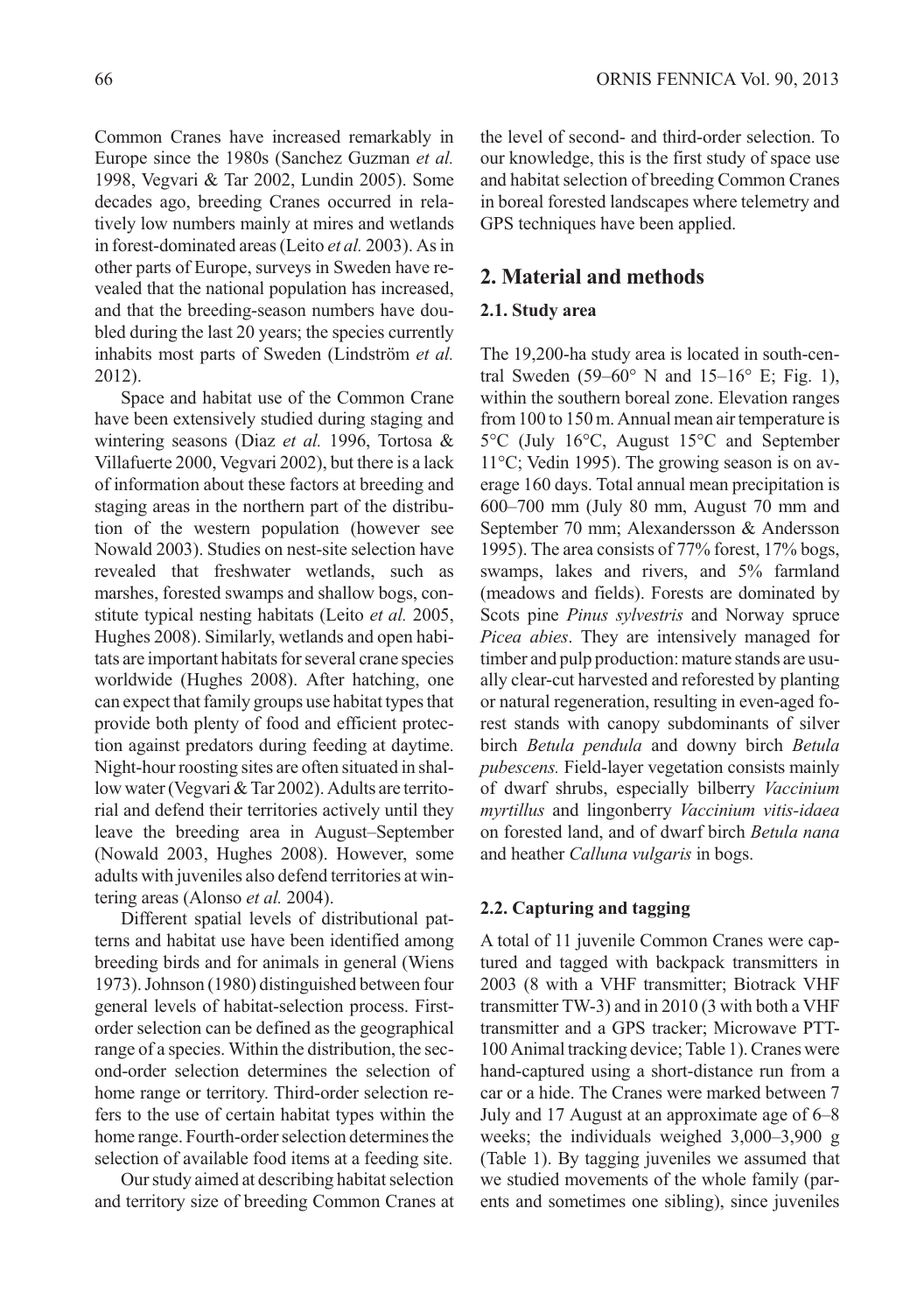

Fig. 1. Study area (dashed line, Minimum Convex Polygon of all positions), territories (black solid lines) and positions for 11 tagged Common Cranes. For the analyses of second-order habitat selection, habitat composition within the study area was interpreted as "available habitat" and habitat composition within territories as "used habitat". For the analyses of third-order habitat selection, habitat composition within territories was interpreted as "available habitat" and the positions were interpreted as indicating "habitat use".

are seldom observed alone in the field. The handling protocols were examined by the Animal Ethics Committee of Central Sweden and fulfilled the ethical requirements for research on wild animals.

### **2.3. Telemetry and home-range estimations**

The tagged Cranes were located by standard radiotelemetry triangulation methods (Kenward 2001). Radio-tracking was conducted until the birds left the breeding area (Table 1). The Cranes tagged in 2010 were, in addition to triangulation, also located by GPS tracking once a day (at noon), producing additional mid-day positions (Table 1). Home-range size for family groups was estimated using the minimum convex polygon technique (MCP; White & Garrott 1990). Spatial analyses were conducted in ArcMap (version 9.3.1) using Hawths Analysis Tools for ArcGis (version 3.27).

#### **2.4. Habitat availability and use**

We used a digital land-use and vegetation map geographical data of Sweden, GSD) produced by the Swedish National Land Survey. The GSD vegetation data was produced by a combination of field surveys, stereo mapping (extracting 3-dimensional information stereoscopically) and colour-infrared (CIR) aerial photographs of 1:30,000 or 1:60,000. Vegetation was classified according to a national classification system based on plant ecological and sociological systems such that could be interpreted in the CIR aerial photographs (for details, see Näslund-Landenmark 1997). We reclassified the habitat types in the GSD vegetation layer into 12 categories; farmland, wetland (bogs, marshes, lakes, streams), urban land (power-line corridors, roads, settlement, house yards), dry forest with dominant canopy trees <5 m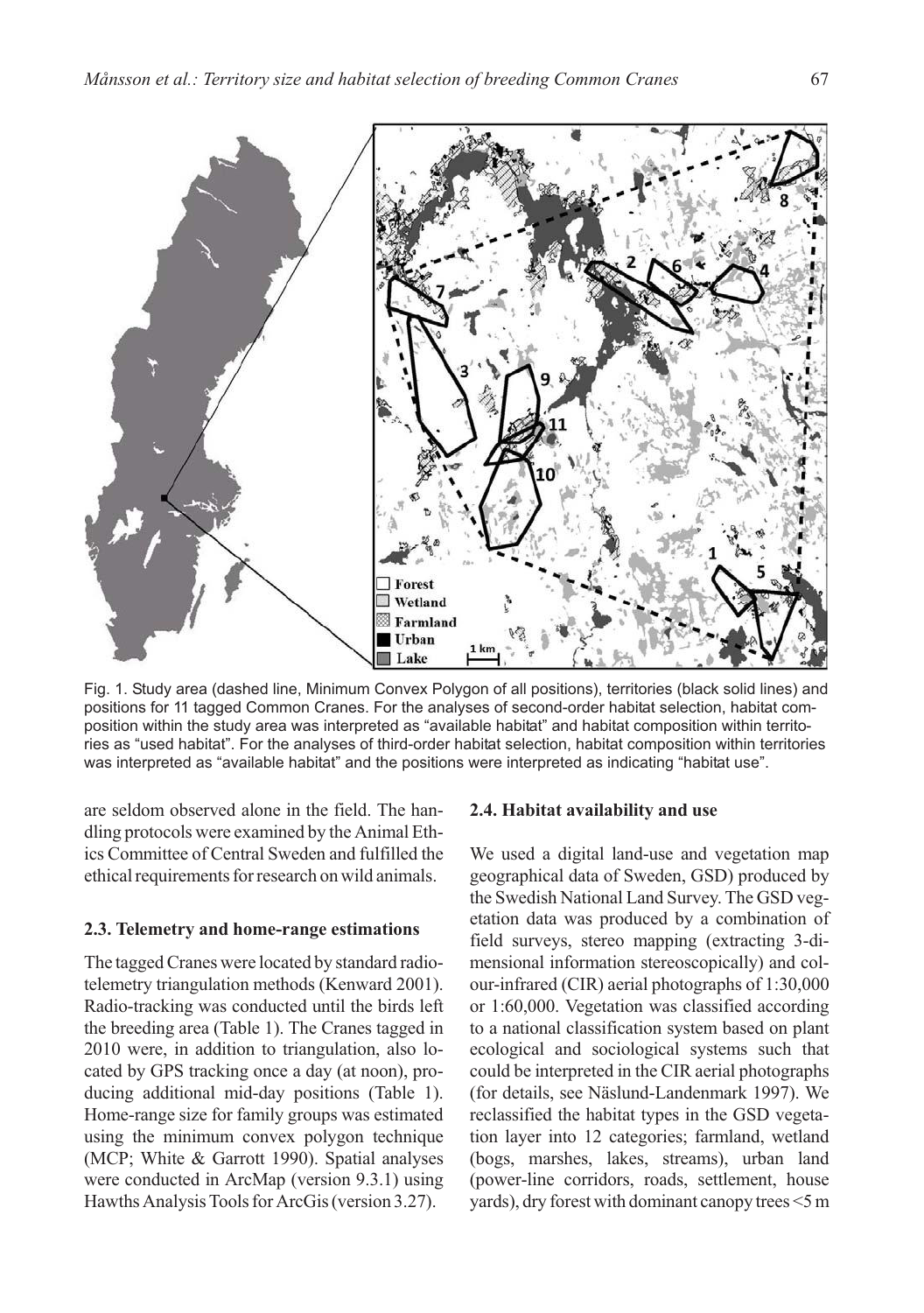| ID             | Weight (g) | Year | Period          | <u>FUSILIUI IS</u> |         |    |                 |          |
|----------------|------------|------|-----------------|--------------------|---------|----|-----------------|----------|
|                |            |      |                 | Night              | Morning |    | Mid-day Evening | MCP (ha) |
| 1              | 3.100      | 2003 | 19 July-2 Sept  | 6                  | 12      | 11 | 15              | 115.5    |
| 2              | -          | 2003 | 20 July-15 Sept | $\overline{4}$     | 15      | 17 | 17              | 265.6    |
| 3              | 3.300      | 2003 | 21 July-27 Aug  | 5                  | 9       | 8  | 8               | 599.5    |
| $\overline{4}$ | 3.650      | 2003 | 21 July-30 Aug  | 4                  | 10      | 12 | 12              | 154.2    |
| 5              | 3.900      | 2003 | 18 July-3 Sept  |                    | 12      | 12 | 15              | 217.6    |
| 6              | 3.100      | 2003 | 16 July-28 Aug  | 4                  | 12      | 11 | 11              | 129.5    |
| 7              | 3.000      | 2003 | 17 Aug-19 Sept  | 5                  | 6       | 9  | 13              | 184.0    |
| 8              | 3.000      | 2003 | 7 July-21 Aug   | 4                  | 11      |    | 11              | 176.5    |
| 9              | 3.450      | 2010 | 7 July-21 Aug   | 7                  | 8       | 54 |                 | 282.6    |
| 10             | 3,200      | 2010 | 7 July-25 Aug   |                    | 11      | 54 | 6               | 498.3    |
| 11             | 3.200      | 2010 | 16 July-26 Aug  | 9                  | 7       | 44 | 1               | 132.0    |

Table 1. Descriptive data of the studied Common Cranes: weight at capture, period when radio tracked (year and study period), number of positions for different periods of the day; night (10:01 PM – 04:00 AM), morning (04:01 AM – 10:00 AM), mid-day (10.01 AM – 04:00 PM) and evening (04:01 PM – 10:00 PM), and territory size (MCP).

tall, dry forest  $5-15$  m, dry forest  $>15$  m, moist forest <5 m, moist forest 5–15 m, moist forest >15 m, wet forest <5 m, wet forest 5–15 m, and wet forest >15 m. Typical characteristics of dry forests were rocky ground or thin top-soil layers with dominance of Scots pine, silver birch, heather, lingonberry, lichens and drought-tolerant mosses. Moist forests were characterized by Norway spruce, downy birch, a more dense field layer of bilberry, lingonberry and mosses, and more nutrient-rich sites also had grasses, herbs and ferns. Wet forests were dominated by Norway spruce, downy birch and alder *Alnus glutinosa*, and the field layer was mostly covered by mosses such as *Sphagnum* spp. At nutrient-rich sites, also elements of certain vascular plants such as marsh marigold *Caltha palustris*, grasses Poaceae and sedges Cyperaceae were commonly found. We calculated the composition (proportion of total area) of all twelve habitat categories and the proportion of positions within each of the habitat types. However, because some forest categories were lacking within some Crane territories, forest habitats were clumped into three categories in compostional analyses (dry, moist and wet forest).

#### **2.5. Compositional analysis of habitat use**

Habitat use of Cranes was analyzed using a parametric compositional analysis (Aebischer *et al.* 1993). We compared utilized and available habitats at two spatial levels: second-order selection (home-range composition vs. total study area) and third-order selection (proportion used according to telemetry data vs. home-range composition; Johnson 1980).

Positions

The analysis was conducted in R 2.13.2 (R Development Core Team 2011) by using the adehabitat library. Zero values for "used habitat" were replaced by a low number (0.001). Furthermore, we compared the habitat use (distribution of positions within a given type of habitat) during day and night time using a chi-square test.

## **3. Results**

Territory size, as indicated by the minimum convex polygon size, varied between 116 and 600 ha (average  $250.5 \pm 47.8$  SE; Table 1, Fig. 1). All territories were obtained through at least 30 positions (Table 1). The size estimate did not differ between VHF (min 116 ha, max 600 ha) and GPS techniques (min 132 ha, max 498 ha), even though more positions were achieved with the latter (Table 1). Territories showed little overlap between neighboring territories (Fig. 1).

The area within territories included on average 74% forest, 14% farmland and 10% wetlands (Fig. 2), whereas the total study area consisted of 77% forest, 5% farmland and 17% wetlands. Alto-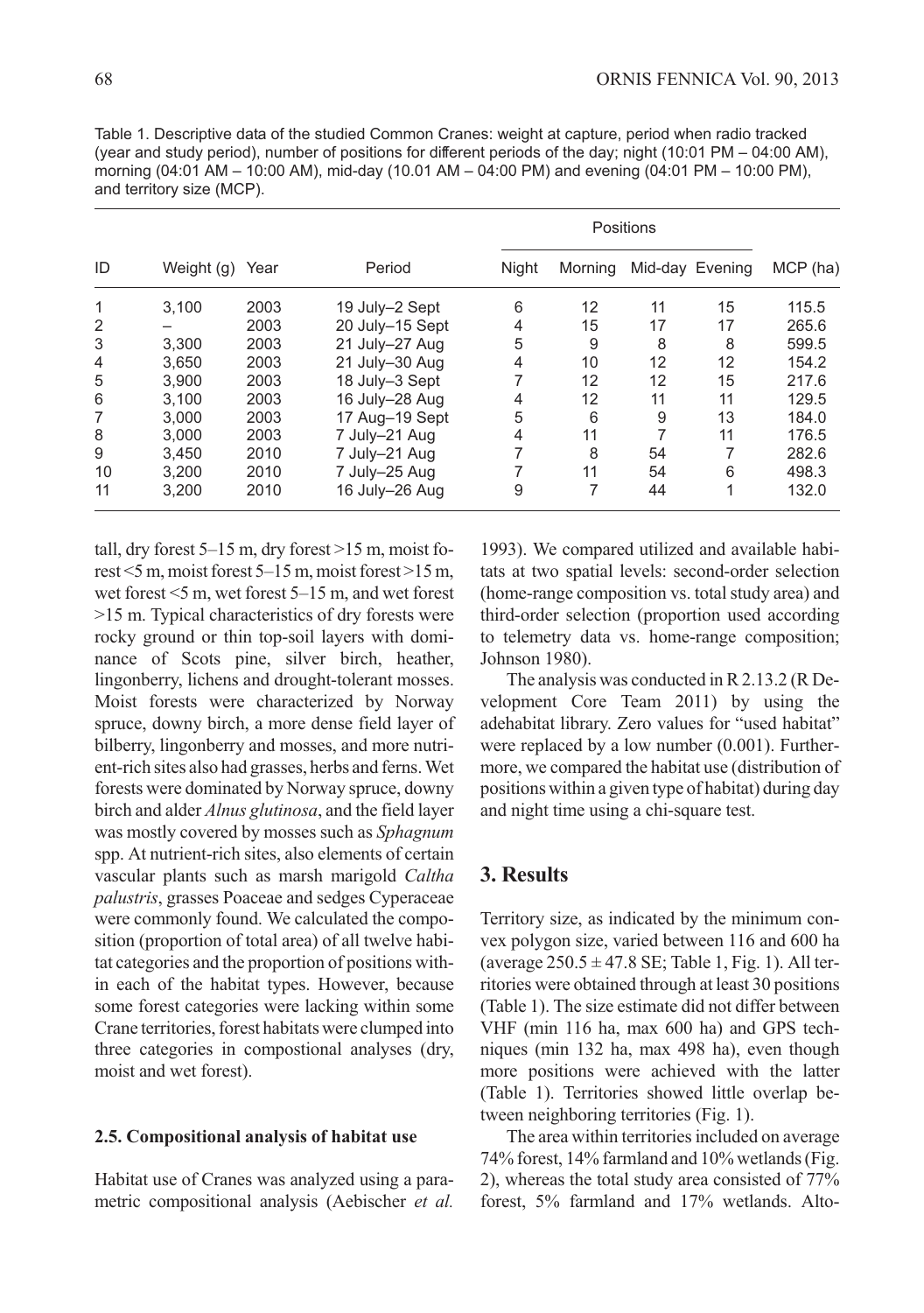



gether 530 positions from the eleven Cranes were achieved (Table 1). Most positions (41%) were situated within forested habitat, whereas 26%, 32% and 0.4% of the positions were situated within wetlands, farmlands and urban habitats, respectively (Fig. 2). Out of the total number of positions, 62 were obtained between 10 PM and 04 AM, probably indicating night-roosting locations (Table 1). The night-hour positions were distributed differently between habitat types (wetlands 66%, forests 27%, farmland 5%, urban 2%) compared to the positions obtained between 04 AM and 10 PM (wetlands 21%, forests 43%, farmland 36%, urban <1%) ( $\chi^2$  = 66.7, df = 3, *p* <0.001).

The analysis of the second-order selection revealed that the Cranes included some habitat types more than expected based on their abundance within breeding territories ( $\Delta = 0.076$ ,  $\chi^2 = 28.3$ , df  $= 5, p \le 0.001$ , i.e., the Cranes did not establish territories at random. Habitat types were ranked in the following order: Farmland > Wetlands > Moist forest > Wet forest > Urban land > Dry forest (Table 2a). There was a significant difference between farmland and wetland, the two top-ranked habitat types. Wetlands did not significantly differ from moist forest but it did differ significantly from the lower-ranked habitat types (Table 2a). Moist forest and wet forest did not differ significantly, but they were both significantly more frequently used than dry forest or the urban habitat (Table 2a).

The urban habitat type was lacking from three territories and was therefore excluded from the analysis of third-order selection. Now, the Cranes used certain habitat types significantly more frequently than expected based on their abundances within territories ( $\Delta = 0.084$ ,  $\chi^2 = 27.2$ , df = 4, *p* <0.001), i.e., the Cranes did not use habitats at random. Different habitat types were ranked as follows: Farmland > Wetlands > Moist forest > Wet forest > Dry forest (Table 2b). Contrary to the second-order selection, there was no significant difference between farmland and wetland, although both habitat types showed significantly greater selection than the lower-ranked habitat types. Similar to the second-order selection, moist and wet forests did not differ significantly in use but were still significantly more frequently selected than dry forest (Table 2b).

Due to restrictions in availability of different habitat categories, height classes of forests could not be distinguished in the compositional analysis. However, by using the ratio between use and availability (Fig. 2), it could be shown that the height class >15 m was consistently the top-ranked category, independent of moisture (wet, moist or dry).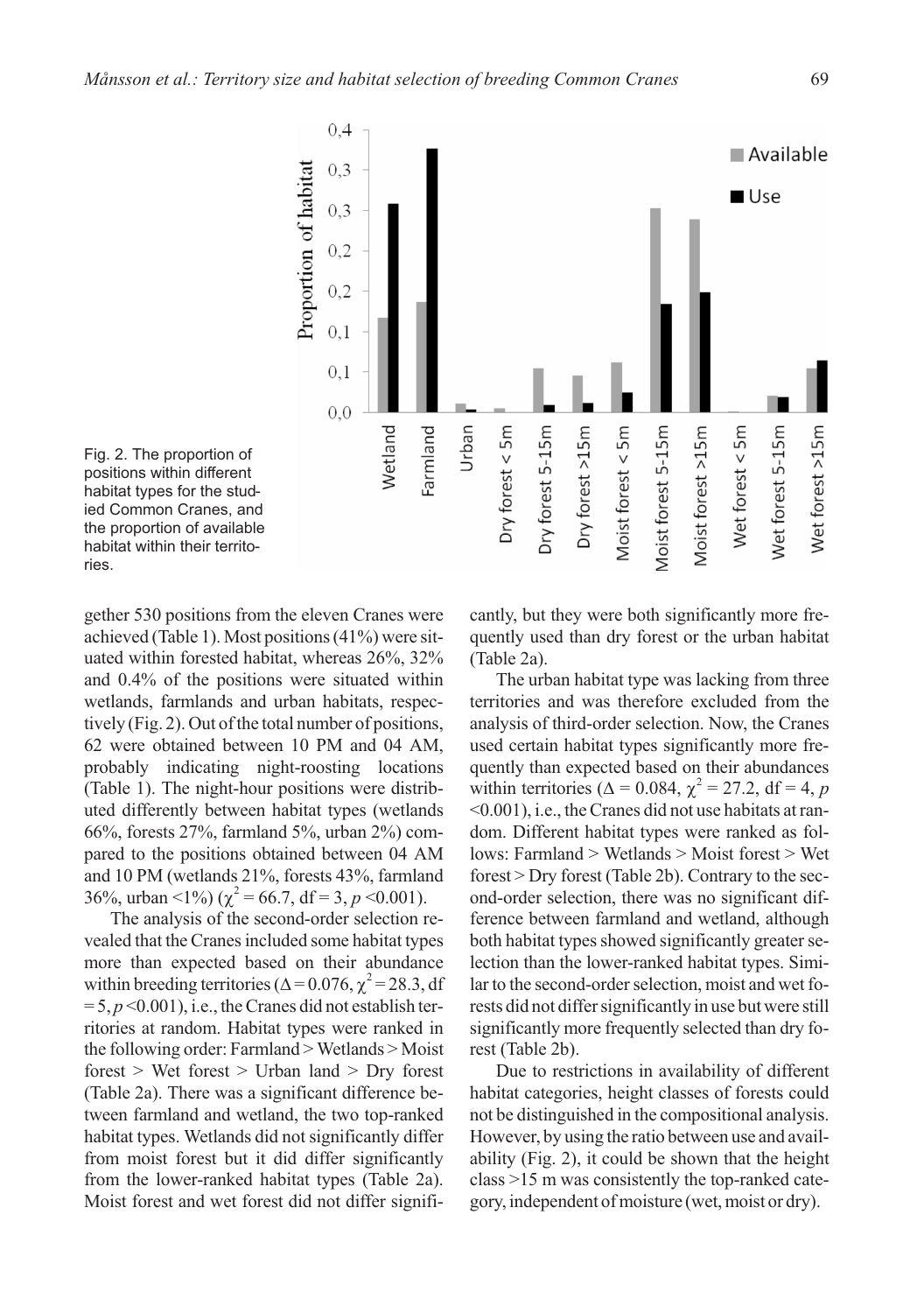| Habitat type | Farmland | Wetland | Moist forest | Wet forest | Urban | Dry forest |
|--------------|----------|---------|--------------|------------|-------|------------|
| (a)          |          |         |              |            |       |            |
| Farmland     | -        |         |              |            |       |            |
| Wetland      | 4.78     |         |              |            |       |            |
| Moist forest | 7.55     | 3.04    |              |            |       |            |
| Wet forest   | 3.12     | 1.76    | 0.85         |            |       |            |
| Urban        | 7.74     | 5.21    | 4.06         | 1.68       |       |            |
| Dry forest   | 6.43     | 4.76    | 4.56         | 3.60       | 1.70  |            |
| (b)          |          |         |              |            |       |            |
| Farmland     |          |         |              |            | na    |            |
| Wetland      | 0.06     |         |              |            | na    |            |
| Moist forest | 6.61     | 4.60    |              |            | na    |            |
| Wet forest   | 2.53     | 2.09    | 0.64         |            | na    |            |
| Dry forest   | 6.12     | 4.75    | 4.27         | 3.55       | na    |            |

Table 2. (a) Ranking matrix (*t* values, in bold *p*<0.05) for Common Cranes' second-order habitat selection, i.e., a comparison between habitat composition within territories (MCP of individuals) and habitat composition within the total study area (MCP of all available positions). (b) Ranking matrix (*t* values) for Common Cranes' third-order habitat selection, i.e., a comparison of habitat use and habitat composition within territories (MCP). na = not applicable. For details, see text.

## **4. Discussion**

We showed that juvenile Common Cranes, and thus probably their family groups, do not use different types of habitat at random during the prefledging period, a result similar to the study by Nowald (2003). Farmlands and wetlands were the two most frequently selected habitat types in all analyses, and indeed all the studied territories included at least 10 ha of farmland and 6 ha of wetlands. Similar results for nest-site selection for the Common Crane and other crane species during breeding, staging and wintering have been obtained earlier (Lovvorn & Kirkpatrick 1982, Diaz *et al.* 1996, Baker *et al.* 1999, Borad *et al.* 2000, Franco *et al.* 2000, Leito *et al.* 2005, Liu *et al.* 2010). However, studies focusing on the prefledging period in the Common Crane are rare.

Our observed pattern of habitat use may result from individual decisions concerning food availability and predator avoidance. For wintering Black-necked Cranes *Grus nigricollis*, wetlands have been suggested to provide both protection and food (Liu *et al.* 2010). Also farmlands can provide good foraging conditions (Alonso *et al.* 1994) but they may be frequently disturbed by humans (Liu *et al.* 2010). Within our study area, there appears to be a relatively low intensity of human disturbance connected to farmlands during the breeding season. One of the most important threats to the Common Crane is fragmentation of habitats (Prange 1994). Also the availability of high-quality habitat may affect the number of breeding Cranes. Knowledge of landscape structure and habitat use by Cranes – and other birds – can therefore be of importance for management and conservation. Such data may provide a basis for predicting population growth, as both are linked with the carrying capacity of populations (Downs *et al.* 2008).

Alonso *et al.* (2004) suggested that territory formation would result in familiarity with food resources within the territory, and easier access to resources and roost sites. Furthermore, the territoriality and vigilance of adults allow offspring to feed throughout the major part of the day in order to gain sufficient energy for growth (Nowald 2001). The "home ranges" of juvenile Cranes – or territories of family groups – ranged between 115 and 600 ha, with very little overlap between neighboring territories. This is larger than breeding-territory sizes reported in north-eastern Germany (mean 70 ha, max 132 ha; Nowald 2003) and winter-territory sizes in Spain (mean 70 ha; Alonso *et al.* 2004). However, compared with the territory sizes of the Sandhill Crane *Grus canadensis*, our result was between the lower and upper ranges (Bennett 1989, Nesbitt & Williams 1990). Variation in territory size may depend on habitat quality (e.g., food availability and disturbance factors;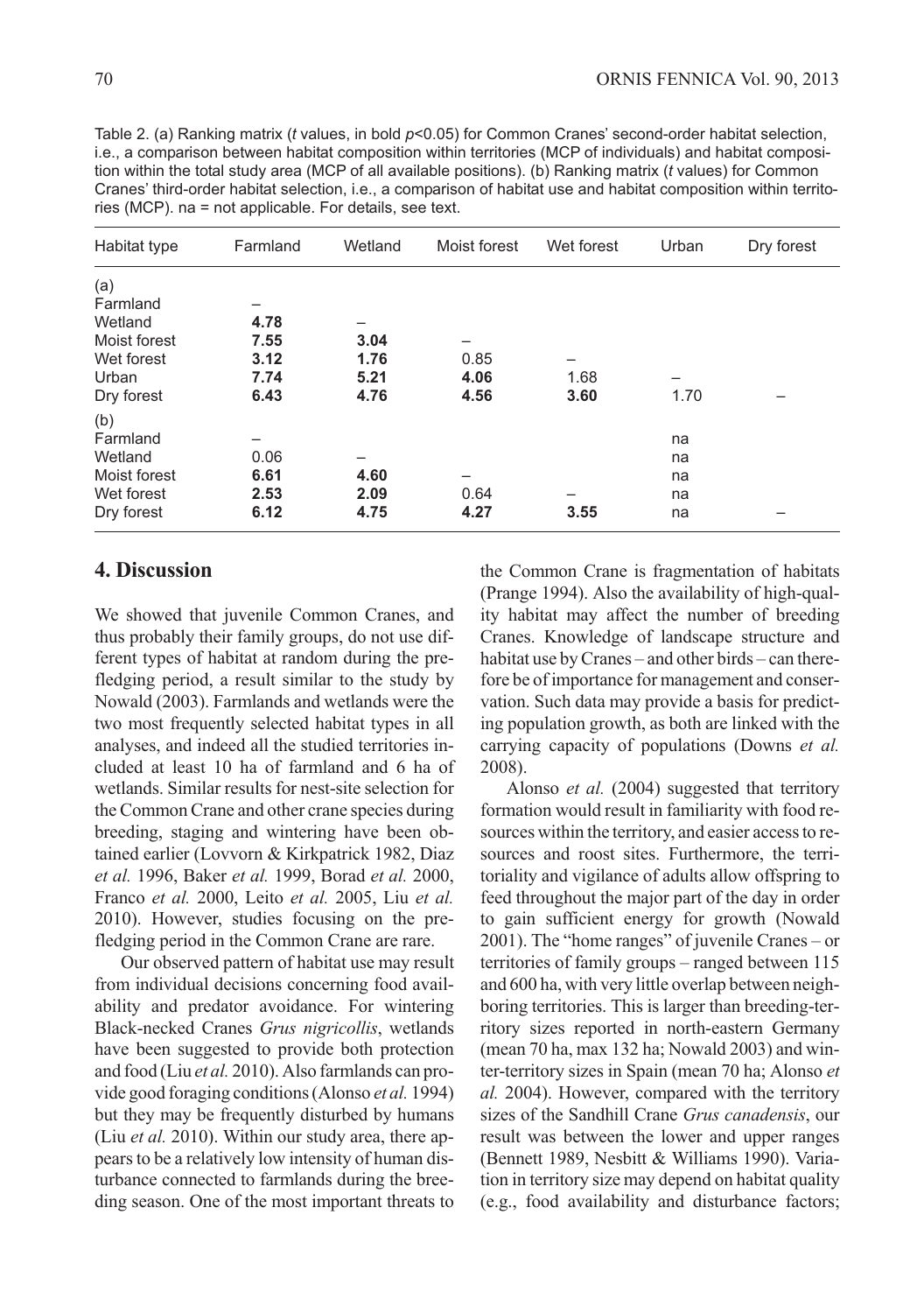Nesbitt & Williams 1990) and species-specific differences in food or habitat-structural requirements.

A rather large share of Crane observations (41%) was within forested habitat, with moist and wet areas being used more frequently than dry forests. In accordance with this finding, moisture has also previously been shown to affect the habitat use of breeding Cranes (Leito *et al.* 2005). However, the ratio between used habitat and available habitat (the second-order selection; Fig. 2) indicated that the height class >15 m was consistently top ranked irrespective of forest wetness, followed by height classes 5–15 and <5 m. Moist forests >15 m are important also for the Capercaillie *Tetrao urogallus* for chick rearing, as it provides plenty of berries and insects for food (Storch 1995). Both of these are also part of the diet of the Common Crane (Nowald 2003, Hughes 2008) and may therefore explain why Cranes in our study commonly selected this habitat.

We also observed that the use of habitat differed between day and night hours, with more frequent use of wetlands occurring during night when Cranes roost. However, our study was biased towards mid-day and day observations and may have underestimated the importance of wetlands. Wetlands are crucial for nesting (Leito *et al.* 2005), a period not covered in our study. Clearly, additional studies would be needed about, e.g., critical habitat characteristics and food availability, and variation in these, along the whole life cycle of the Common Crane. For example, the use of farmland may vary according to crop type, as has been shown for wintering and staging Common Cranes (Diaz *et al.* 1996). Moreover, there might be large variation in the habitat use by the Common Crane at different geographic regions, and/or for different periods of life cycle. These examples and theories highlight the need for detailed studies for a comprehensive understanding of habitat selection in the Common Crane.

Wetlands and farmlands appeared to be important types of habitat for family groups of the Common Crane during the period between leaving their nests and leaving the breeding area. Knowledge of habitat and space use reported here can be used to estimate densities of breeding pairs, but also to indicate habitat types worth special attention by landscape managers and conservationists.

*Acknowledgements.* We acknowledge the support provided by the Swedish Environmental Protection Agency and the Marie-Claire Cronstedts Stiftelse foundation. Thanks also to C. Wikenros, M. Petterson and A. Wiberg for collecting field data. Two anonymous reviewers, and H. Andrén and G. Samelius provided valuable comments on earlier versions of the manuscript.

## **Kurjen reviirikoko ja elinympäristön valinta boreaalisessa maisemassa**

Lintujen elinympäristöjen käyttö ja liikkeet maisemassa ovat keskeisiä lintuekologialle, suojelulle ja kannanhoidolle. Kurki (*Grus grus*) on sukunsa laajimmalle levittäytynyt, levinneisyysalueen käsittäessä sekä kasvavia että pieneneviä populaatioita. Ekologista tietoa tarvitaan mm. ihmisten ja lintujen välisten eturistiriitojen ratkaisemisessa. Tutkimme pesivien kurkien (*n* = 11) reviirikokoa ja elinympäristön valintaa kahdessa tilamittakaavassa eteläisessä Keski-Ruotsissa käyttäen radiolähettimiä ja GPS-laitteita. Kurkiperheet suosivat voimakkaasti viljelymaita ja kosteikkoja mittakaavasta riippumatta. Kuitenkin 41 % paikannuksista osui puustoisiin ympäristöihin. Rakenneanalyysin perusteella kurjet suosivat kosteita ja märkiä metsiä kuivempia enemmän. Keskimääräinen reviirikoko oli 250 ha ± 47.8 SE. Reviirit eivät juuri menneet päällekkäin. Tutkimuksemme tarjoaa välttämätöntä tietoa kurkien pesimäkannan kantokyvyn laskemiseksi.

## **References**

- Aebischer, N. J., Robertson, P. A. & Kenward, R. E. 1993: Compositional analysis of habitat use from aninal radio-tracking data. — Ecology 74:1313–1325.
- Alexandersson, H. & Andersson, T. 1995: Sveriges Nationalatlas – klimat, sjöar och vattendrag. — Bra böcker, Höganäs. (In Swedish)
- Alonso, J. C., Alonso, J. A. & Bautista, L. M. 1994: Carrying-capacity of staging areas and faculative migration extension in common cranes. — Journal of Applied Ecology 31: 212–222.
- Alonso, J. C., Bautista, L. M. & Alonso, J. A. 2004: Family-based territoriality vs flocking in wintering common crane *Grus grus*. — Journal of Avian Biology 35: 434–444.
- Baker, B. W., Cade, B. S., Mangus, W. L. & McMillen, J. L. 1995: Spatial-analysis of sandhill crane nesting habitat. — Journal of Wildlife Management 59:752– 758.